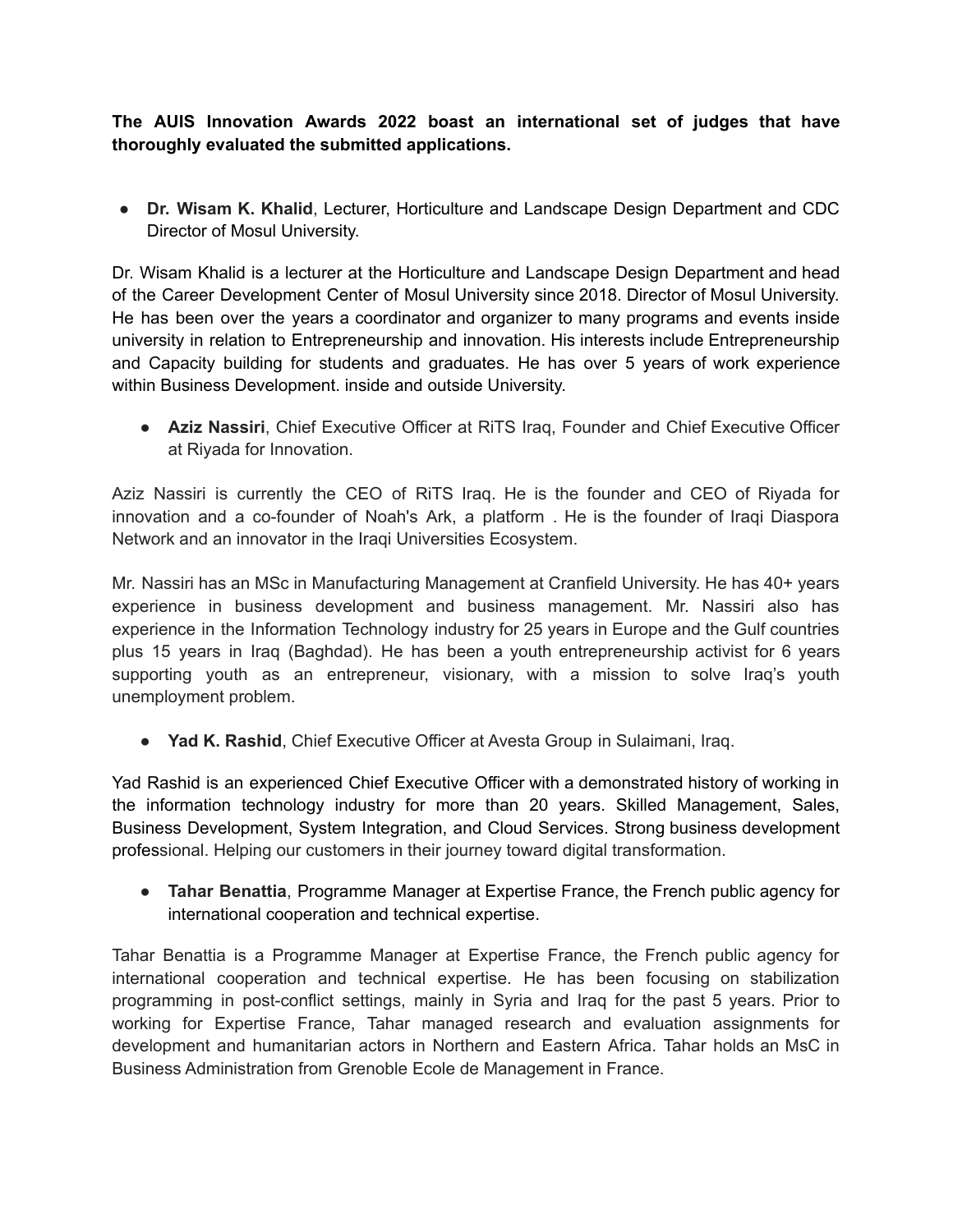● **David Woodward**, Founder of DAVID WOODWARD & ASSOCIATES LLC (DW), President of the American Consortium of [Universities](https://americanuniversities.org/), Principal for EdTech Innovation & Cultural Diplomacy of [Yunity](https://www.yunity.io/) LLC, and Senior Advisor for Strategic Outreach for INTERLINK International Institutes.

Mr. Woodward is Founder of DAVID WOODWARD & ASSOCIATES LLC (DW), President of the American Consortium of [Universities](https://americanuniversities.org/), the Principal for EdTech Innovation & Cultural Diplomacy of [Yunity](https://www.yunity.io/) LLC, and the Senior Advisor for Strategic Outreach for INTERLINK [International](https://interlink.edu/) [Institutes.](https://interlink.edu/) He has previously served as Special Assistant for International Relations for [Seattle](http://spu.edu/graduate-admissions/admissions/international-admissions) Pacific [University,](http://spu.edu/graduate-admissions/admissions/international-admissions) Senior Advisor for American University of Sharjah [Enterprises](https://srtip.ae/) LLC, and President & CEO of [Associates](https://acebook.wordpress.com/2014/06/03/a-c-e-culminates-40th-anniversary-celebration-at-nafsa-luncheon/) in Cultural Exchange (1998 to 2016).

Mr. Woodward holds a Master of Education in Higher Education with a specialization in Teaching English as a Second Language, a Master of Arts in Near Eastern Languages and Civilization, a Bachelor of Arts in Linguistics, and a Bachelor of Arts in History from the University of Washington in Seattle, Washington.

Mr. Woodward has led multi-site organizations in the U.S. nationally, marketing and outreach internationally, corporate board and organizational development, and establishing strategic partnerships worldwide. He has coordinated the formation of several key international marketing consortia, and collaborative initiatives across professional disciplines. In addition, Mr. Woodward has initiated the development of various business startups and educational projects involving small businesses, universities, corporations, and government agencies within the U.S. and in peer regions of the world. For the past 10 years he has annually judged social venture competitions for the Seattle Pacific University School of Business, Government and Economics.

● **Karen Eksteen**, Co-Founder of Innocircle, an innovation consultancy in South Africa.

Karen Eksteen is the founding member of Innocircle (Pty) Ltd, an innovation consultancy. Through her role Karen gets to live her passion for entrepreneurship, innovation management of new technologies, new venture creation, supporting and facilitating the technology innovation process. Previously at the Technology Innovation Agency and Cape Biotech Trust as an Innovation Skills Development Manager, Karen led and managed a number of skills interventions such as the Swiss South African Venture Leader program, that were targeted at national and international skills transfer and partnering initiatives to improve the innovation capacity in South Africa. Recently, Innocircle has designed the content and co-implemented the Airbus and GIZ (German Development agency) funded Africa4Future Aerospace Accelerator in which 7 African countries' entrepreneurs took part. Innocircle has been selected as the SA implementation partner and lead mentor for the 2021 Global Young Innovator programme sponsored by UK Innovate. Karen is also an ambassador for Impulse4Women, a network for female tech entrepreneurs and social impact projects to connect with investors and corporate partners.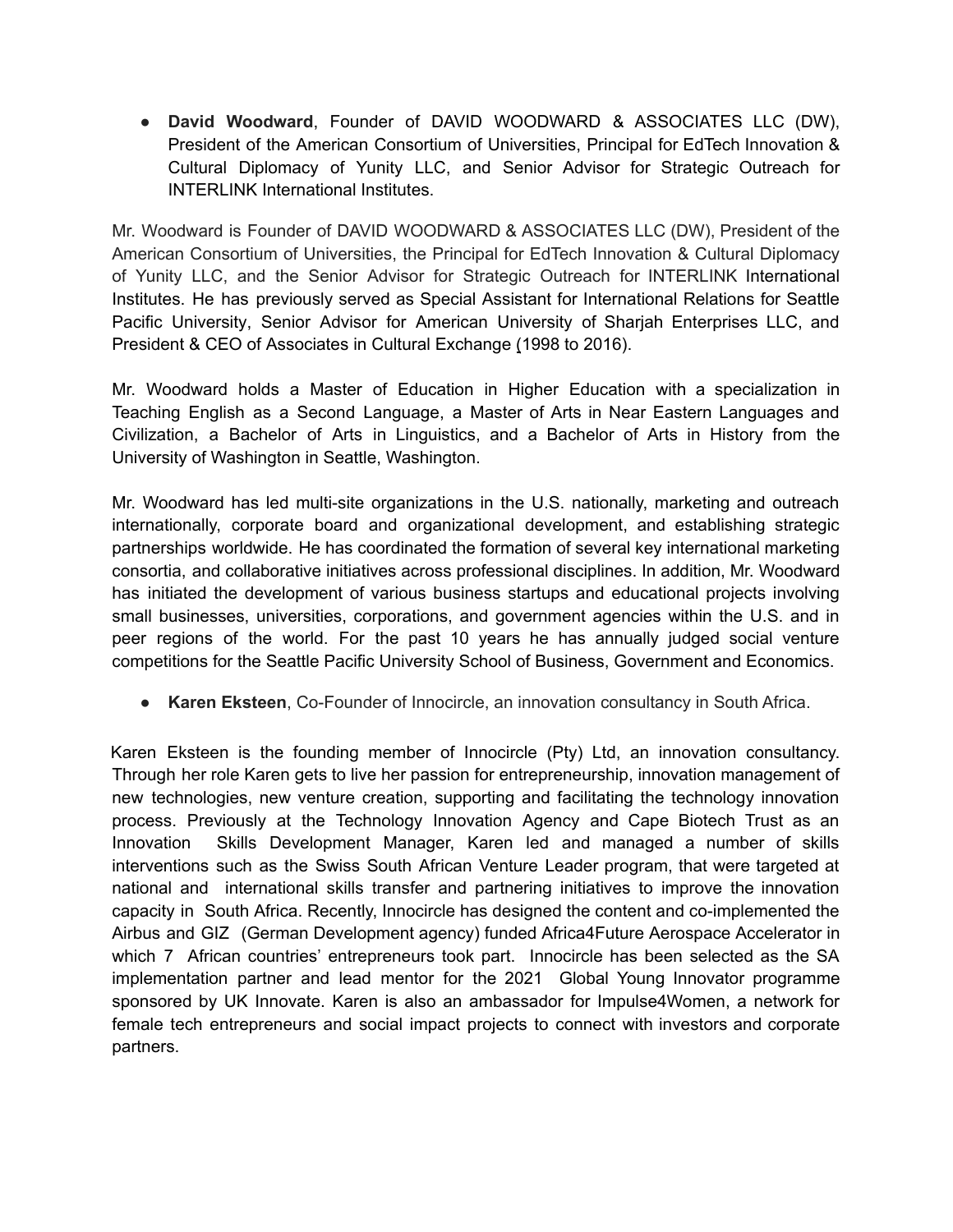● **Rasha Massalkhy**, Head of Incuvestments and Entrepreneurship Programs at INNOVEST Middle East in Beirut, Lebanon.

Rasha Massalkhy is the Head of Incuvestments & Entrepreneurship Programs at INNOVEST Middle East. Rasha's mission is to help businesses start and grow, increase entrepreneurs' access to capital and improve their financial acumen.

She has a demonstrated history of working in the Business Consultancy and Investment Management industries. Working with multinationals and professional institutions for more than a decade, Rasha has earned a reputation for having a contemporary management style, combining Finance, Marketing, Business Development, and Project Management skills with entrepreneurial vision and discernment. She works with companies in various stages of development from start-up to planned growth.

● **Dr. Randi Barzinji**, Lecturer, Business Administration Department at American University of Iraq, Sulaimani.

Randi Barznji is a lecturer at the Business Administration Department in the American University of Iraq, Sulaimani. She joined AUIS as the very first 100 students at the campus in 2008. Since then she earned her MBA at AUIS and Doctorate in Paris School of Business. Her Doctorate dissertation revolves around a predictable economic transition with the growth of building a digital ecosystem in the Kurdistan Region of Iraq. She is a female entrepreneur herself and hopes to play part in the entrepreneurship development and venture capital investment initiatives.

Randi is highly interested in growing the local start-up ecosystem. She believes the youth plays a crucial role in improving Iraq's private sector and economic development by innovation and creative solutions.

● **Niall Ardill**, Advisor for Start-Up Entrepreneurship at Information and Communications Technology (ICT) for Youth in Baghdad, Iraq.

Niall Ardill is an Advisor for startup entrepreneurship and entrepreneurship ecosystem support and development at GIZ's (Deutsche Gesellschaft für Internationale Zusammenarbeit) ICT for Youth projects since 2021. This advisory role encompasses areas related to tech enabled startup and entrepreneurship training, access to finance and early-stage investment, ecosystem connectivity, and research/ publications related to the above.

Niall holds a Business Management (B.A), completed in Ireland, thesis focus area on JIT manufacturing processes, case study on Dell Inc. This was followed by undertaking an MBA at the Nottingham Business School in the UK; research focused on economic sustainability and scalability of ICT startups. Additional qualifications in Estate Agency, Property Valuation and Auctioneering.